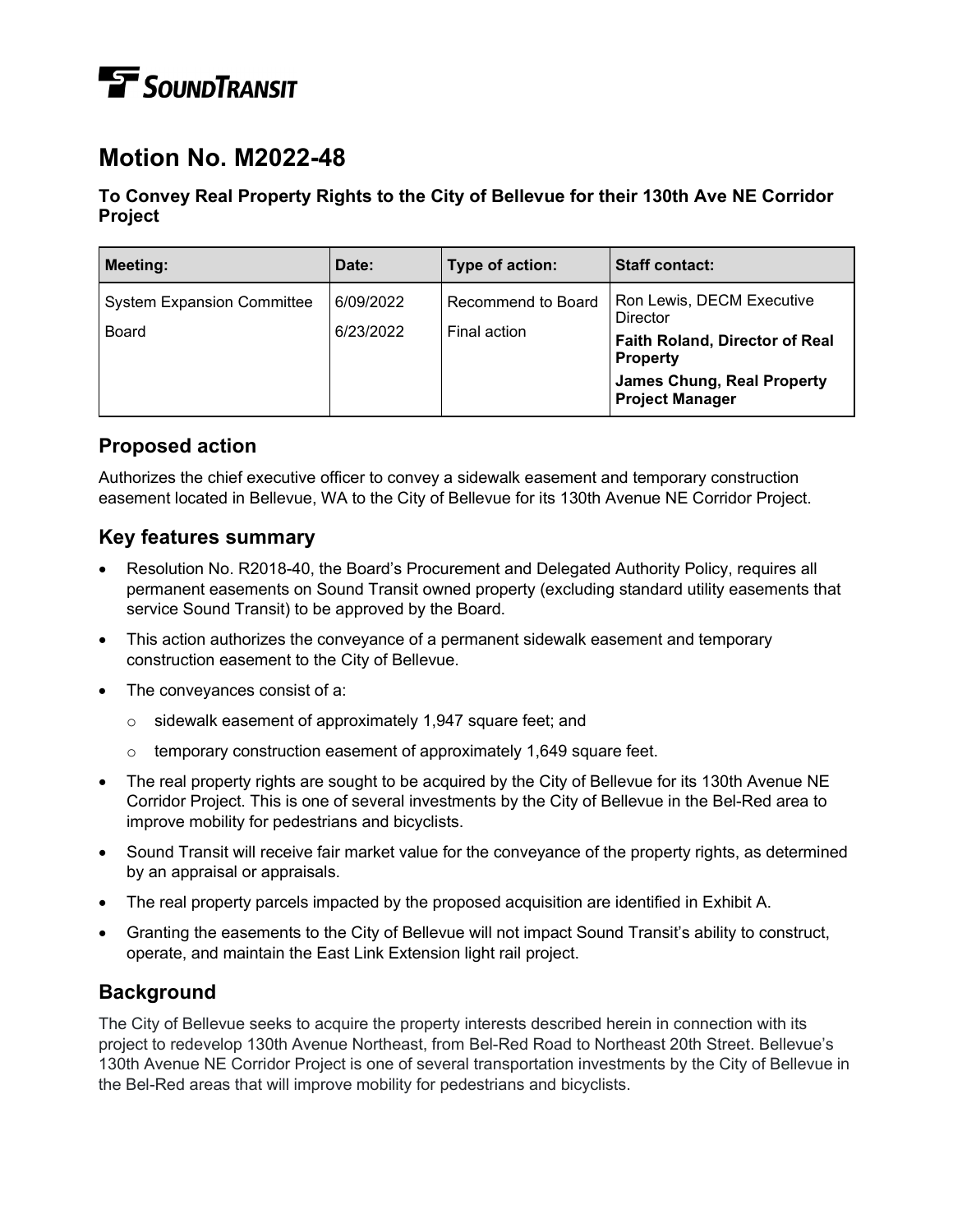The project will facilitate travel between the new Bel-Red transit-oriented-development nodes and the wider Bellevue region, supporting the redevelopment and the City of Bellevue's vision for the Bel-Red area. Features include two vehicle travel lanes, protected bike lanes, sidewalk improvements, and landscaping. The segment north of the future intersection with Northeast Spring Boulevard will have a pedestrian-oriented, retail-focused design with on-street parking. Other improvements will include turn lanes, mid-block crossings, intersection upgrades and improved lighting.

## **Project status**

The City of Bellevue's current schedule anticipates the project will begin construction Q4 of 2022.

| <b>Project</b><br><b>Identification</b> | <b>Project</b><br><b>Refinements</b> | Conceptual<br>Engineering/<br><b>Environmental</b><br><b>Review</b> | <b>Preliminary</b><br><b>Engineering</b> | <b>Final Design</b> | <b>Construction</b> |
|-----------------------------------------|--------------------------------------|---------------------------------------------------------------------|------------------------------------------|---------------------|---------------------|

# **Fiscal information**

Sound Transit will be compensated for its conveyance of the property rights with fair market value as determined by an appraisal or appraisals.

#### **Disadvantaged and small business participation**

Not applicable to this action.

### **Public involvement**

Not applicable.

### **Time constraints**

Timely approval by the Sound Transit Board would support the City of Bellevue's certification by the Federal Highway Administration.

#### **Prior Board/Committee actions**

Resolution No. R2018-40: Adopting a Procurement, Agreements and Delegated Authority Policy and superseding Resolution Nos. 78-2, 42, 58, and 98-7 and Motion Nos. M2004-111 and M99-2.

**Environmental review –** KH 5/24/22

**Legal review –** PM 6/6/22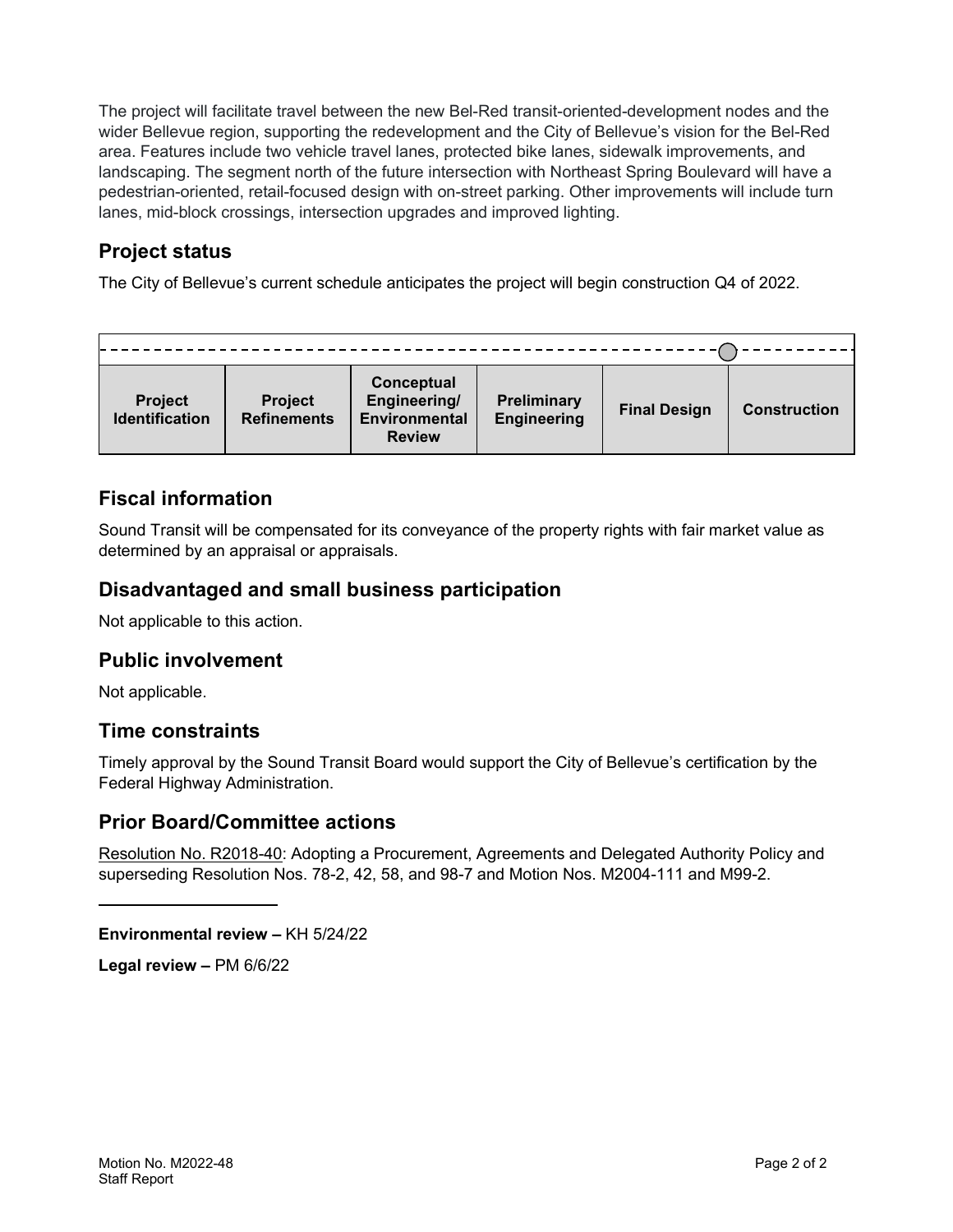# **F** SOUNDTRANSIT

# **Motion No. M2022-48**

A motion of the Board of the Central Puget Sound Regional Transit Authority authorizing the chief executive officer to convey a sidewalk easement and temporary construction easement located in Bellevue, WA to the City of Bellevue for its 130th Avenue NE Corridor Project.

#### **Background**

The City of Bellevue seeks to acquire the property interests described herein in connection with its project to redevelop 130th Avenue Northeast, from Bel-Red Road to Northeast 20th Street. Bellevue's 130th Avenue NE Corridor Project is one of several transportation investments by the City of Bellevue in the Bel-Red areas that will improve mobility for pedestrians and bicyclists.

The project will facilitate travel between the new Bel-Red transit-oriented-development nodes and the wider Bellevue region, supporting the redevelopment and the City of Bellevue's vision for the Bel-Red area. Features include two vehicle travel lanes, protected bike lanes, sidewalk improvements, and landscaping. The segment north of the future intersection with Northeast Spring Boulevard will have a pedestrian-oriented, retail-focused design with on-street parking. Other improvements will include turn lanes, mid-block crossings, intersection upgrades and improved lighting.

This action authorizes the conveyance of a sidewalk easement and temporary construction easement to the City of Bellevue. The conveyances consist of a sidewalk easement of approximately 1,947 square feet and temporary construction easement of approximately 1,649 square feet. The real property rights are needed by the City of Bellevue for the 130th Avenue NE Corridor Project. It is one of several investments by the City of Bellevue in the Bel-Red area to improve mobility for pedestrians and bicyclists.

Sound Transit will receive fair market value for the conveyance of the property rights, as determined by an appraisal or appraisals. The real property parcels impacted by the proposed acquisition are identified in Exhibit A. Granting the easements to the City of Bellevue will not impact Sound Transit's ability to construct, operate, and maintain the East Link Extension light rail project.

### **Motion**

It is hereby moved by the Board of the Central Puget Sound Regional Transit Authority that the chief executive officer is authorized to convey a sidewalk easement and temporary construction easement located in Bellevue, WA to the City of Bellevue for its 130th Avenue NE Corridor Project.

APPROVED by the Board of the Central Puget Sound Regional Transit Authority at a regular meeting thereof held on June 23, 2022.

Kent Keel Board Chair

**Attest:**

Kathryn Flores Board Administrator

Motion No. M2022-48 Page 1 of 1